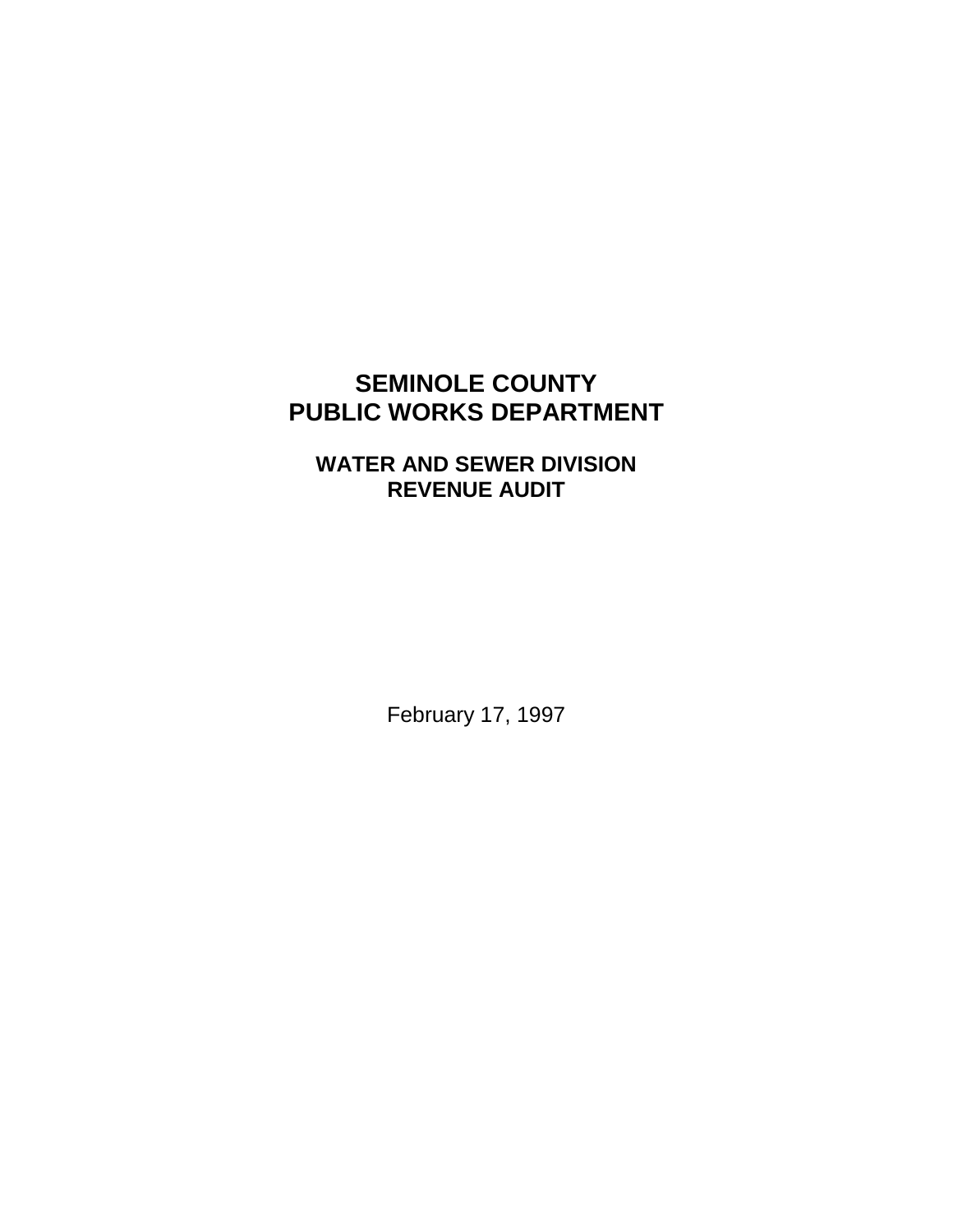

# MARYANNE MORSE Clerk of the Circuit Court Seminole County

P. O. Drawer C<br>
Sanford, Florida 32772-0659<br>
Clerk of the County Court Sanford, Florida 32772-0659<br>
(407) 665-4330<br>
Clerk to the Board of Coun

Clerk to the Board of County Commissioners

February 17, 1997

The Board of County Commissioners Seminole County, Florida

Dear Commissioners:

 I am very pleased to present you with the attached report of an internal revenue cycle audit of the Water and Sewer Division of Seminole County's Public Works Department.

 The audit was conducted between March 4, 1996, and August 14, 1996; the draft report was completed and issued on October 15, 1996; and Management's responses to the draft report's findings and recommendations were received on December 17, 1996. The audit was conducted in accordance with generally accepted government auditing standards.

 I would like to thank the personnel of the Water and Sewer Division for their cooperation and assistance throughout the course of this audit. Their assistance is deeply appreciated.

With warmest regards, I am

Most cordially,

 Maryanne Morse Clerk of the Court Seminole County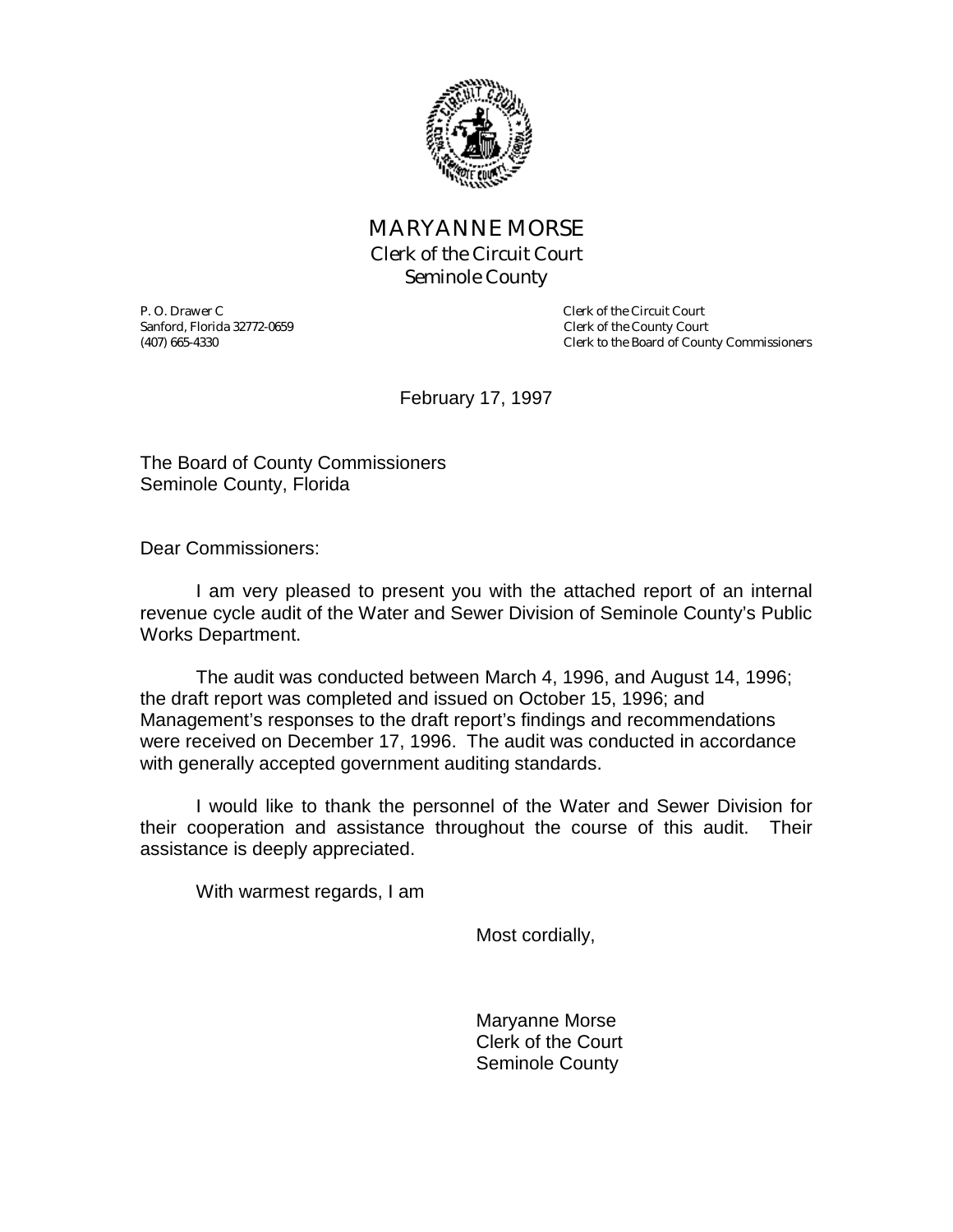# **TABLE OF CONTENTS**

# **Transmittal letter**

# **Introduction**

|    | Purpose<br>Background<br>Scope                                                                                                              | 1<br>1<br>$\mathbf{1}$ |  |  |
|----|---------------------------------------------------------------------------------------------------------------------------------------------|------------------------|--|--|
|    | <b>Overall Evaluation</b>                                                                                                                   | 2                      |  |  |
|    | <b>Findings and Recommendations</b>                                                                                                         |                        |  |  |
| 1. | Credit and debit adjustments to Accounts Receivable<br>balances are not reviewed and approved by the<br><b>Customer Service Supervisor.</b> | $\overline{2}$         |  |  |
|    | <b>Audit Recommendation</b><br><b>Management Response</b>                                                                                   | 2<br>$\overline{2}$    |  |  |
| 2. | Voided cash register receipts were not adequately<br>verified and controlled.                                                               | 3                      |  |  |
| 3. | The validation procedures for granting customers<br>exemption from the Public Service Utility Tax is not<br>sufficient.                     | 3                      |  |  |
|    | <b>Audit Recommendation</b><br><b>Management Response</b>                                                                                   | 3<br>3                 |  |  |
| 4. | The account balances recorded in the Trial Balance<br>do not accurately reflect the actual amount owed by<br>the customer.                  | $\overline{4}$         |  |  |
|    | <b>Audit Recommendation</b><br><b>Management Response</b>                                                                                   | 4<br>4                 |  |  |
| 5. | Adequate documentation and audit trails do not exist<br>for those customer accounts transferred to collection<br>status.                    | 4                      |  |  |
|    | <b>Audit Recommendation</b><br><b>Management Response</b>                                                                                   | 5<br>5                 |  |  |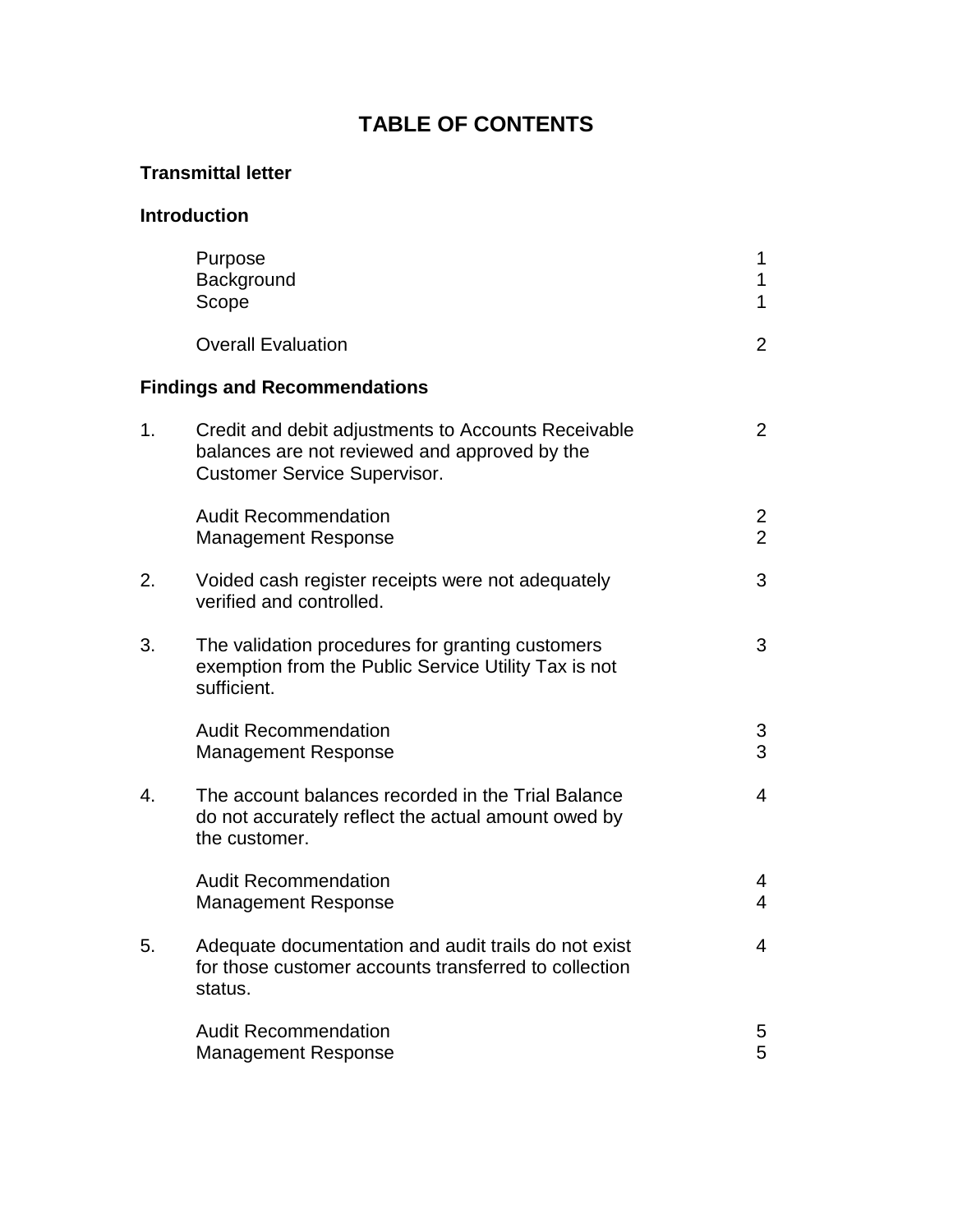| 6.                  | No formal procedures existed, nor were regularly<br>scheduled meetings held, to assign priority to, and<br>review the status of, Information Services requests<br>and projects. | 5      |  |  |
|---------------------|---------------------------------------------------------------------------------------------------------------------------------------------------------------------------------|--------|--|--|
|                     | <b>Audit Recommendation</b><br><b>Management Response</b>                                                                                                                       | 5<br>6 |  |  |
| <b>Other Issues</b> |                                                                                                                                                                                 |        |  |  |
|                     | Lockbox Payment Processing<br><b>Customer Service Office Relocation</b>                                                                                                         | 6<br>6 |  |  |
|                     | <b>Management Response</b>                                                                                                                                                      |        |  |  |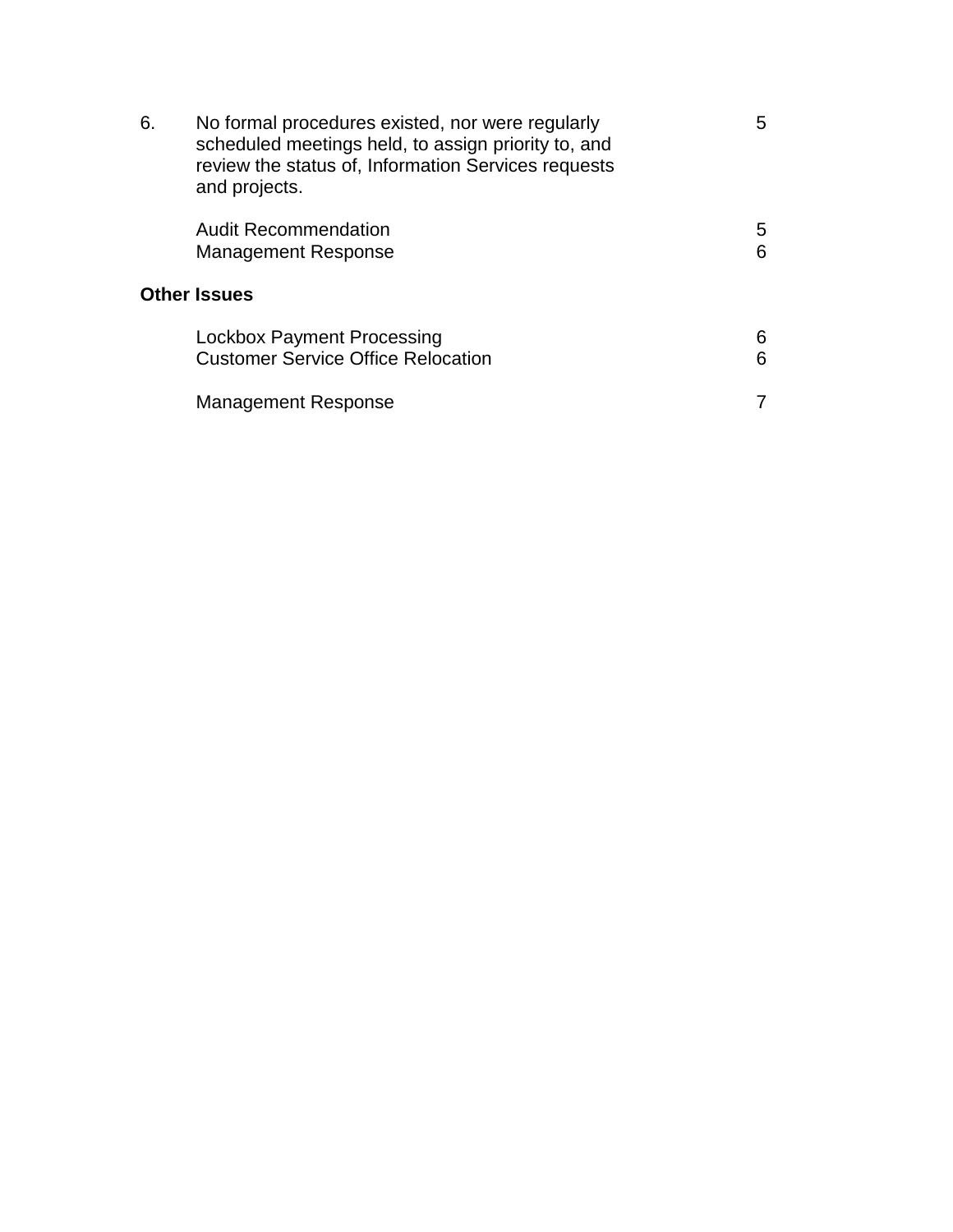# **SEMINOLE COUNTY PUBLIC WORKS DEPARTMENT**

#### **WATER AND SEWER REVENUE AUDIT**

The Internal Audit Division of the Office of the Clerk of the Circuit Court has completed a revenue cycle audit of the Water and Sewer Division of Seminole County's Public Works Department.

#### **PURPOSE**

The purpose of the internal audit was to determine if the procedures and internal controls exercised over revenue-related billing, accounts receivable, and cash management activities are appropriate and provide satisfactory levels of financial and administrative control and accountability and ensure compliance with applicable state statues and local ordinances.

#### **BACKGROUND**

The Water and Sewer Division of the Public Works Department provides residential and commercial water and wastewater utility services to approximately 25,000 customers within unincorporated Seminole County. These services are provided through County-owned and operated water and sewer facilities and wholesale agreements with other utilities. The Water and Sewer Division was established through the creation of the Water and Sewer Enterprise Fund by the Board of County Commissioners in 1975. Through its fees and charges, the division is completely self-supporting. The Billing Section of the Water and Sewer Division is responsible for the Enterprise Fund's revenuerelated functions and activities. They include:

- **E** Meter reading control and input;
- **Customer billing and accounts receivable;**
- -Payment processing and cash management;
- **Service cut off and collection of past due account balances;**
- **EXECUST CONTER SERVICE CONTER** including new accounts, investigation of complaints and unusual usage, and issuance of work orders; and
- -Maintenance of administrative, operational, and regulatory documents and records.

## **SCOPE**

The scope of our internal audit coverage included: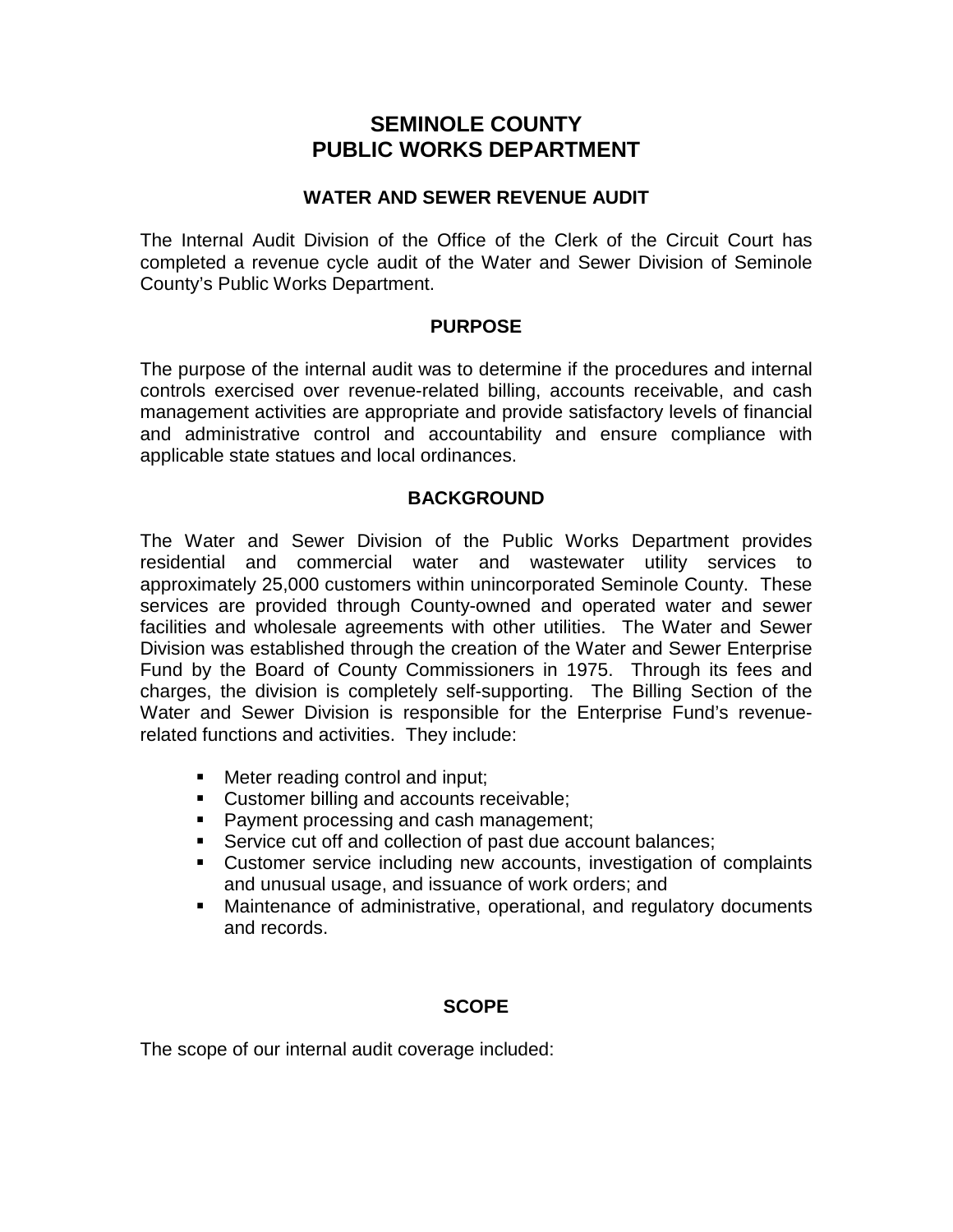- **-** Reviews of the applicable Florida Statutes and enabling County ordinances and resolutions for key criteria for compliance testing and evaluation;
- **Discussions with key personnel regarding utility billing, collection, and** related customer services operations and responsibilities;
- -Examinations, analytical reviews, and detailed testing of revenue related procedures, internal controls, and operating records including accounts receivable reconciliations;
- **Testing and verification of the new water and sewer rates and fees** implemented on April 1, 1996, per County Resolution No. 96-R-21; and
- **Other such auditing as considered necessary under the circumstances.**

The audit fieldwork was begun March 4, 1996, and completed August 14, 1996. The audit was conducted by Paul Wise.

Management's responses to the audit findings and recommendations were provided by Water and Sewer Finance Manager Bob Briggs, Customer Service Supervisor Dan Cotterman, and Information Services Application Project leader Greg Howell.

## **OVERALL EVALUATION**

It is our opinion, based on the overall results of the audit, that the Water and Sewer Division's billing, payment processing, cash management, and other revenue related procedures and internal controls are sufficient; they are working as designed to provide satisfactory levels of financial and administrative control and accountability, and to assure compliance with applicable state and local legislation.

Some internal control weaknesses were identified during the course of the audit fieldwork however, and are reported herein. The following details our audit findings and recommendations for corrective action:

## **FINDING NO. 1**

#### **Finding**

#### **Credit and debit adjustments to Accounts Receivable balances are not reviewed and approved by the Customer Service Supervisor.**

Our review and testing of credit and debit memo adjustments to accounts receivable balances determined that they are not reviewed and approved by the Customer Service supervisor. He only reviews the Monthly Adjustment Recap report, and there was no documentary evidence (i.e., date and initials) that the review was performed.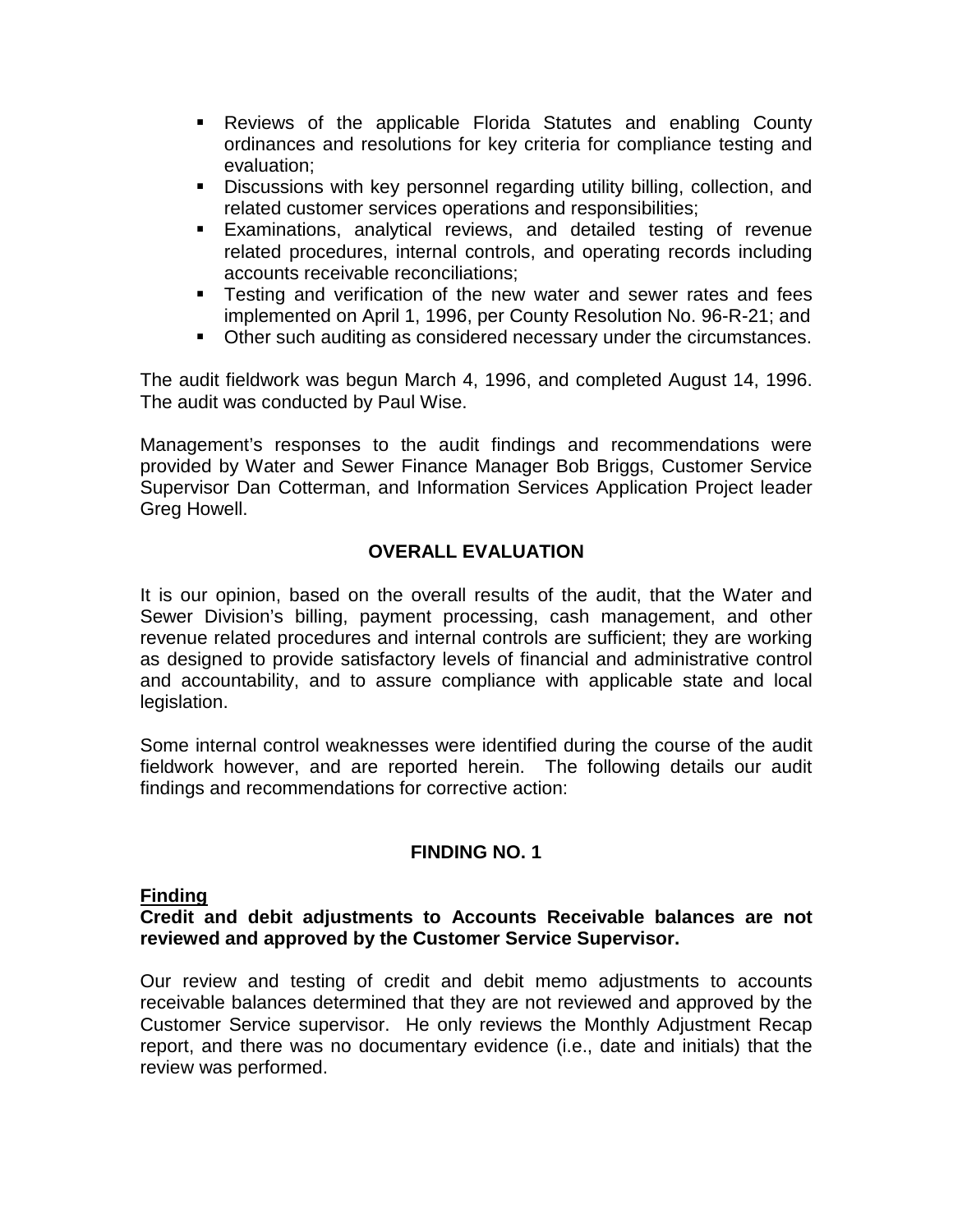#### **Recommendation**

It is a much more effective control technique to review credit and debit memos, and their corresponding explanations and/or supporting documents, prior to inputting them, rather than to scan all the monthly credit and debit adjustments listed on the Monthly Adjustment Recap printout after the fact. Therefore, we recommend that this internal control method be implemented.

#### **Management Response**

We are in total agreement and this action was put into effect as of July 1, 1996. All Debit and Credit Memos are reviewed by the customer service supervisor prior to that record being established.

## **FINDING NO. 2**

#### **Finding Voided cash register receipts were not adequately verified and controlled.**

Our review of cashiering and cash management procedures determined that voided cash register receipts were not examined for validity and approved by the customer service supervisor. This control weakness was corrected during the field audit work after it was discussed with the customer service supervisor. All voided cash register receipts are now reviewed and initialed immediately by the customer service supervisor and are then matched and verified with the computer generated report produced at the end of the day.

## **FINDING NO. 3**

## **Finding**

#### **The validation procedures for granting customers exemption from the Public Service Utility Tax are not sufficient.**

Our review of customer accounts granted exemption from Seminole County's Public Service Utility Tax determined that:

- -The validation procedures for tax exempt status do not require documentary proof that the customer meets the requirements and is eligible for the tax exemption; and
- -Adequate supporting documentation is not maintained on file for each exempt account.

## **Recommendation**

We recommend that appropriate tax exemption documentation be obtained from the customer and reviewed for propriety and eligibility prior to the account being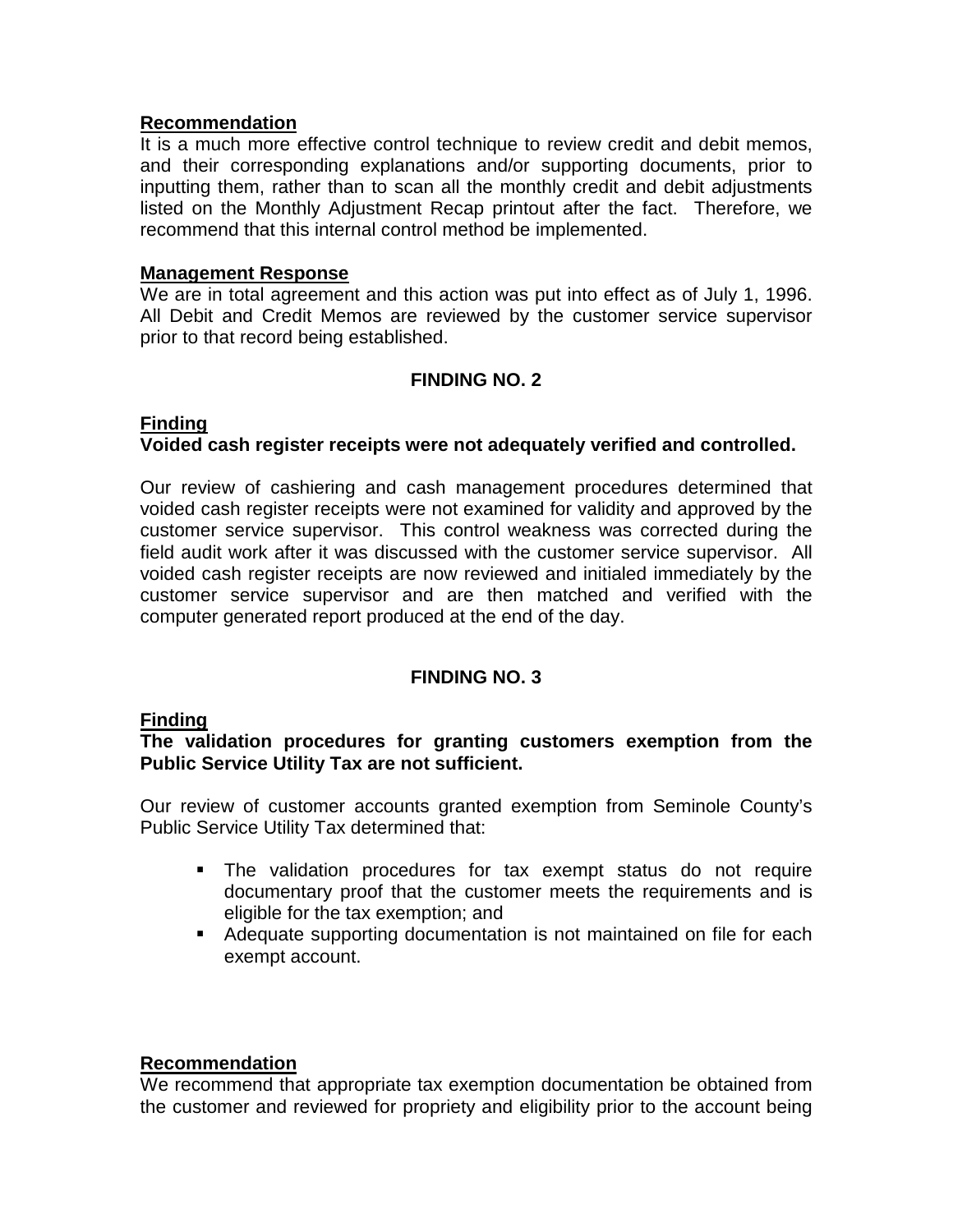granted tax-exempt status. This information should be maintained on file for all exempt accounts, whether active or inactive. Periodically, tax exempt accounts should be reviewed and, if necessary, updated to reflect their current status.

#### **Management Response**

The Utility Tax exemptions represent:

- -Wholesale Accounts
- **Schools**
- **Board of County Commissioners**
- -Churches
- -Vacant Lot "P" Code Accounts

Unlike the State Sales Tax exemptions, no representative number is assigned by the county. We are currently in the process of identifying these accounts specifically so that we can get a letter of exemption to have on file. This will require a computer programming change, which is nearly ready. The "P, F, and U" accounts are handled by Ann Anderson and are converted to a tax or tax exempt status when an account moves from the "P" code to either an "F" or "U" account. It is at this point we need to activate any new tax-exempt letters for those accounts that qualify.

## **FINDING NO. 4**

#### **The account balances recorded in the Trial Balance do not accurately reflect the actual amount owed by the customer.**

Customer account balances in the monthly Trial Balance do not accurately indicate the total amount owed to the County's Water and Sewer Utility. The balances listed equal the total net amount due of the Public Service Utility (P.S.U.) tax. Consequently, individual account balances are understated.

#### **Recommendation**

The account balances in the Trial Balance should indicate the total amount actually due from the customer, inclusive of taxes. If the computerized Utility Billing system becomes inoperative, for example, due to a breakdown in the County's computer system or telecommunication link, the Trial Balance cannot be used as a reference to manually transact billing and payment processing activities, since the balances listed do not include the amount of P.S.U. tax owed, and tax amount cannot be determined without referring to the customer's account record in the Utility Billing system. We recommend that programming be initiated to include the P.S.U. tax amount in the customer balances in the monthly Trial Balance.

## **Management Response**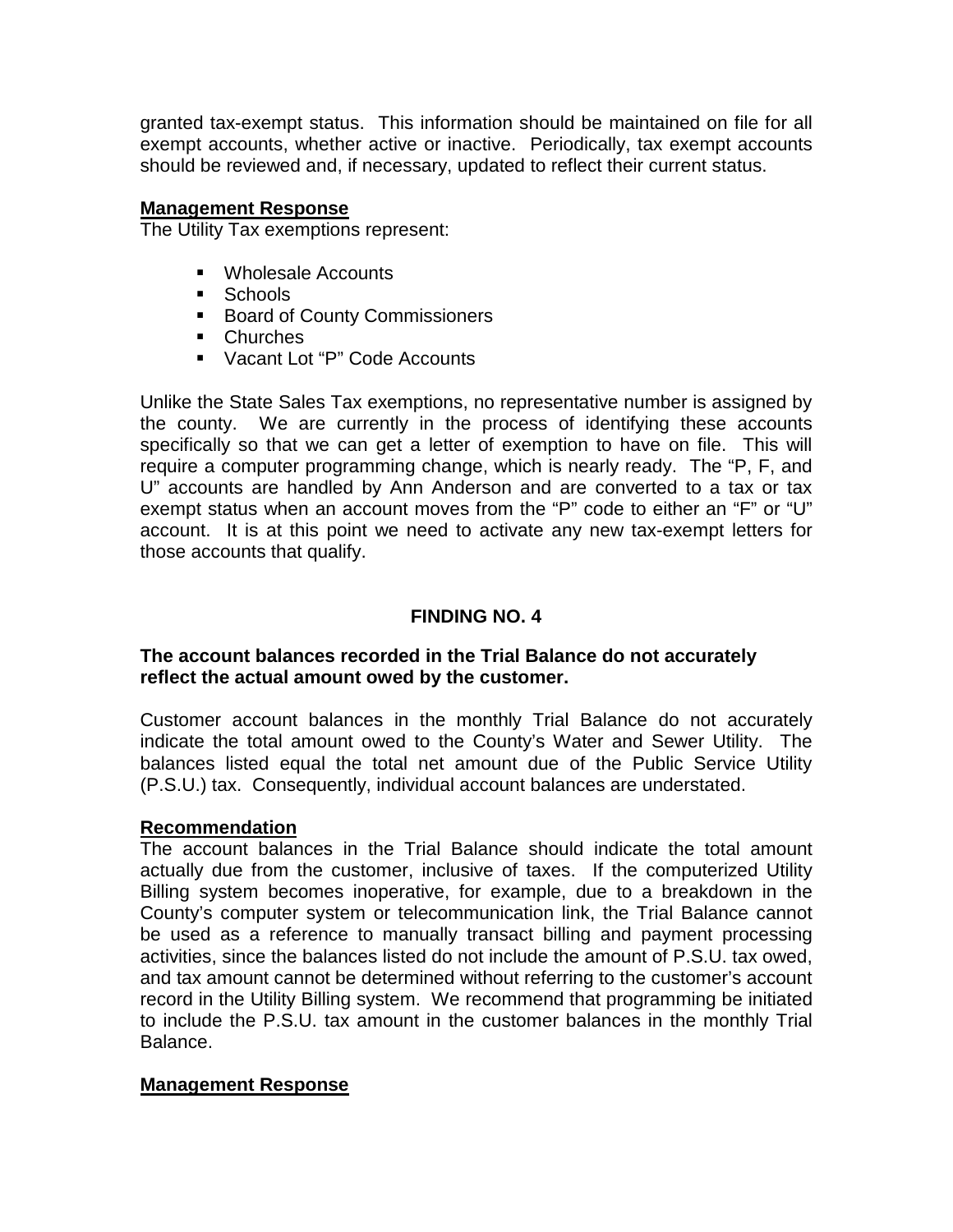Information Services and Water and Sewer have been working closely for the past six months developing a priority listing of changes needed for the Water and Sewer system. The Account Balance report was one of the top priorities on the list and has been completed effective with the October 1996, Trial Balance.

## **FINDING NO. 5**

#### **Finding**

## **Adequate documentation and audit trails do not exist for those customer accounts transferred to collection status.**

Operational records and audit trails for past due accounts moved to "collections" status and accounts subsequently written off are not adequate. When an account balance becomes delinquent by more than ninety (90) days, the account is automatically transferred by the Utility Billing system to the County's collection agency. Those accounts that are moved to collections each month are listed on a month-end report, "Utility Billing – Collection Agency List" (UB832L), which is retained and used by the customer service supervisor for the monthly reconciliation of the Trial Balance to the General Ledger. The computerized Utility Billing system's account information records are updated to show that the accounts have been placed in "collection" status and the balances due. However, the following month-end Trial Balance, and all subsequent ones, will show a zero (0) balance for each of these accounts, with no indication that they have been moved to collection status.

No monthly report listing all the customer accounts in collections, and their current balance, is generated. The only way to find receivable information (the only available audit trail) for those accounts moved to collections is by accessing them through the account information screen of the Utility Billing system. And even this audit trail may eventually be lost because the system deletes the account file record entirely if the account is written off. Consequently, a customer whose account was previously charged-off as uncollectible could open a new account without it being detected that they owe the County money for prior service.

#### **Recommendation**

To provide accurate financial and operational records and audit trails for customer accounts placed into collection, we recommend that:

- -The Utility Billing system's Trial Balance application program, UB801L1, be reprogrammed to indicate, in the "STATUS" column of the Trial Balance, that an account has been moved to collections; and
- -A hard-copy report of all customer accounts in collections and their current status be generated each month with the Trial Balance.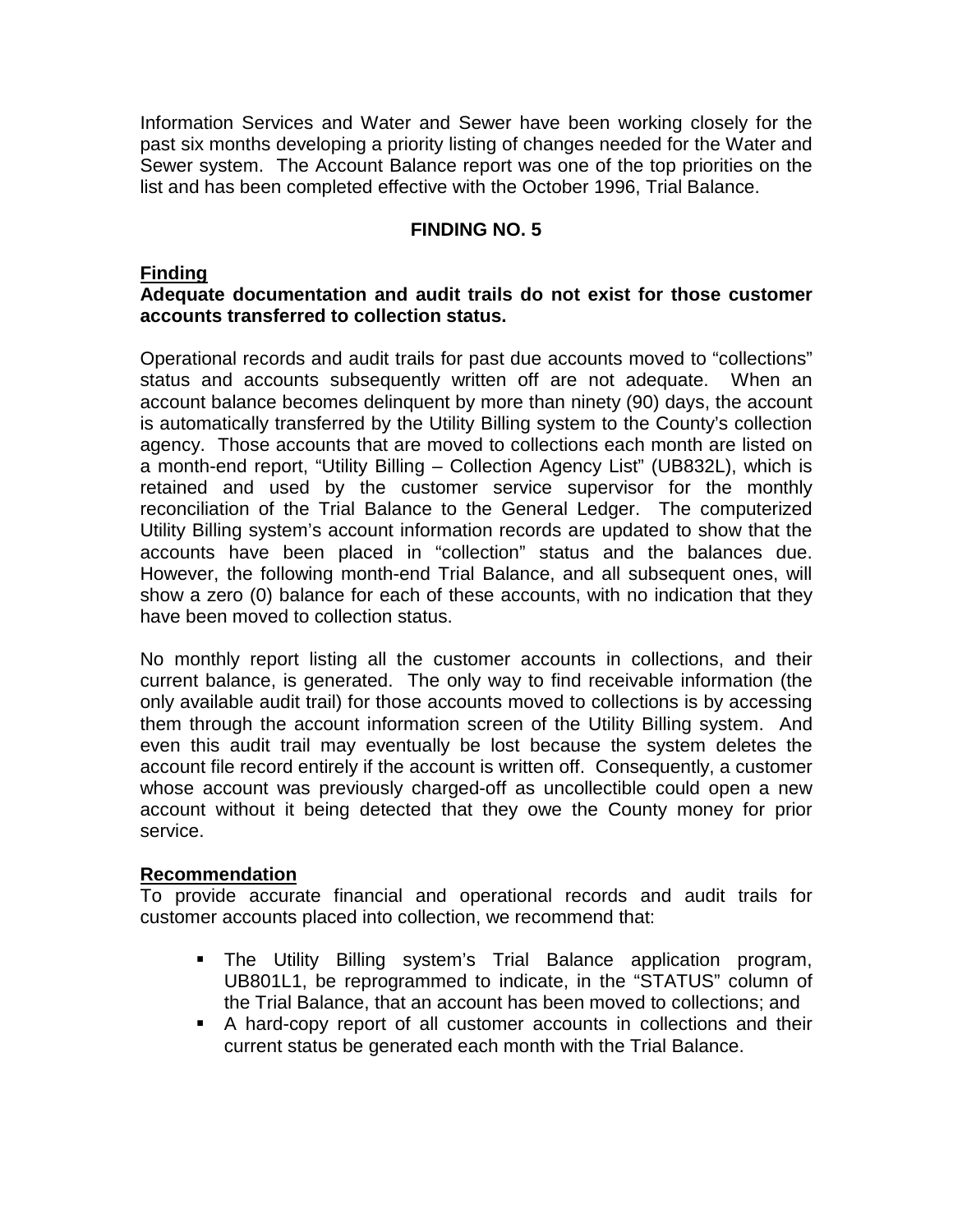#### **Management Response**

The collection report does not reflect customers being sent to collections. This has been added to the Water and Sewer priority listing maintained by the customer service supervisor. The programming change has been completed and implemented effective with the December 1996, report.

#### **FINDING NO. 6**

#### **Finding**

## **No formal procedures existed, nor were regularly scheduled meetings held, to assign priority to, and review the status of, Information Services requests and projects.**

During discussions with the customer service supervisor, it was determined that no formal procedures existed, nor were regularly scheduled meetings held, to assign priority to, and review the status of, Information Services requests and projects. Consequently, opportunities for cost reductions and improved operational efficiencies are overlooked or delayed. For example, a proposed project, dating back to the fall of 1995, that potentially could reduce the cost of mailing monthly bills has been delayed for more than a year.

It was recommended to the customer service supervisor that all Information Services requests and projects be documented and prioritized on a control list, and that he meet monthly with the programmer/analyst to review their progress and status. The customer service supervisor developed a Programming Assistance Priority Listing (which defines the cost benefit and sets priority and value levels for each request) and is now meeting with the programmer/analyst monthly. The Programming Assistance Priority Listing is used as the basis for prioritizing and controlling Information Services requests and projects by both groups.

#### **Recommendation**

Although we believe the corrective action taken by the customer service supervisor, as described above, has significantly improved the control and accountability over Information Services related requests and projects, we are disappointed that high priority projects identified by the customer service supervisor, like the one mentioned in our example, are not being completed in a timely manner. We recommend that the Public Works Department management meet with Information Services management and determine how critical projects can be completed faster.

## **Management Response**

As stated earlier, Information Services and Water and Sewer have been working closely together. A staff member from Information Services schedules an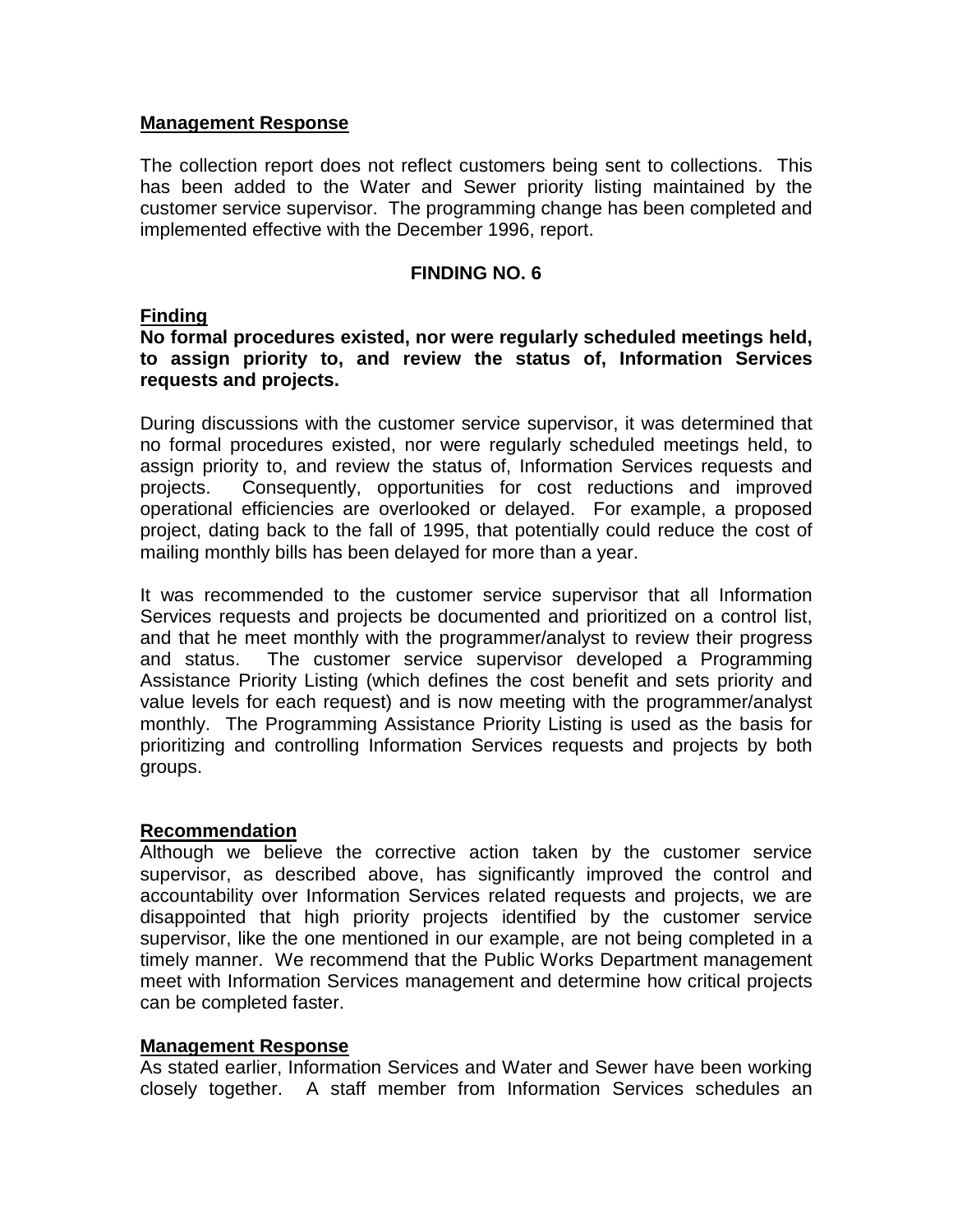average of three meetings a month to go to the department and work on existing changes requested. The priority list is reviewed and changes needed are made. Water and Sewer has stated that there has been progress and would like this arrangement to continue. As long as the resources exist, there are no plans to discontinue this service.

## **OTHER ISSUES**

The following cost reduction and efficiency related recommendations were developed during the course of our audit fieldwork:

#### **Lockbox Payment Processing**

We recommend, to reduce operating costs and improve payment processing efficiency, that a cost/benefit study be made by the Water and Sewer billing division to determine the feasibility of eliminating the SunTrust Bank lockbox and handling all payment processing "in-house". It appears, based on a limited analysis during the audit field work, that even though an additional employee would be needed to process the increased payment volume internally, this expense would be more than offset by the elimination of the annual cost of the lockbox service. Preliminary projections indicate that, by processing all payment in-house, approximately \$10,00 to \$15,000 could be saved annually.

Since the Customer Service Office already has the necessary payment processing procedures and internal controls in place, the additional volume should have no adverse effect on the current level of internal control and potential financial risk, and might provide enhanced internal control. It also appears that additional efficiencies would be derived from the change, such as the elimination of the daily trip to the bank to pick-up the lockbox documentation and unprocessed payments; processing credit/debit memos for lockbox errors would no longer be necessary; and, the preparation of the daily cash and revenue reports would be easier.

Because of the potential to significantly reduce the Water and Sewer division's operating costs directly and County Finance's banking related costs indirectly, an internal audit will provide division management with any assistance needed regarding the development of cost and manpower criteria and calculations for this analytical study, and an independent, objective review of the study's results after it is completed.

## **Customer Service Office Relocation**

Due to the projected Greenway expansion, the Water and Sewer Billing Division's Customer Service Office, currently located at the Environmental Services Building in south Sanford, will have to be relocated within the next year. We suggest, to provide easier customer access to the office and minimize the need for satellite offices and/or remote payment sites in the future, that the Public Works Department management consider relocating the office in a more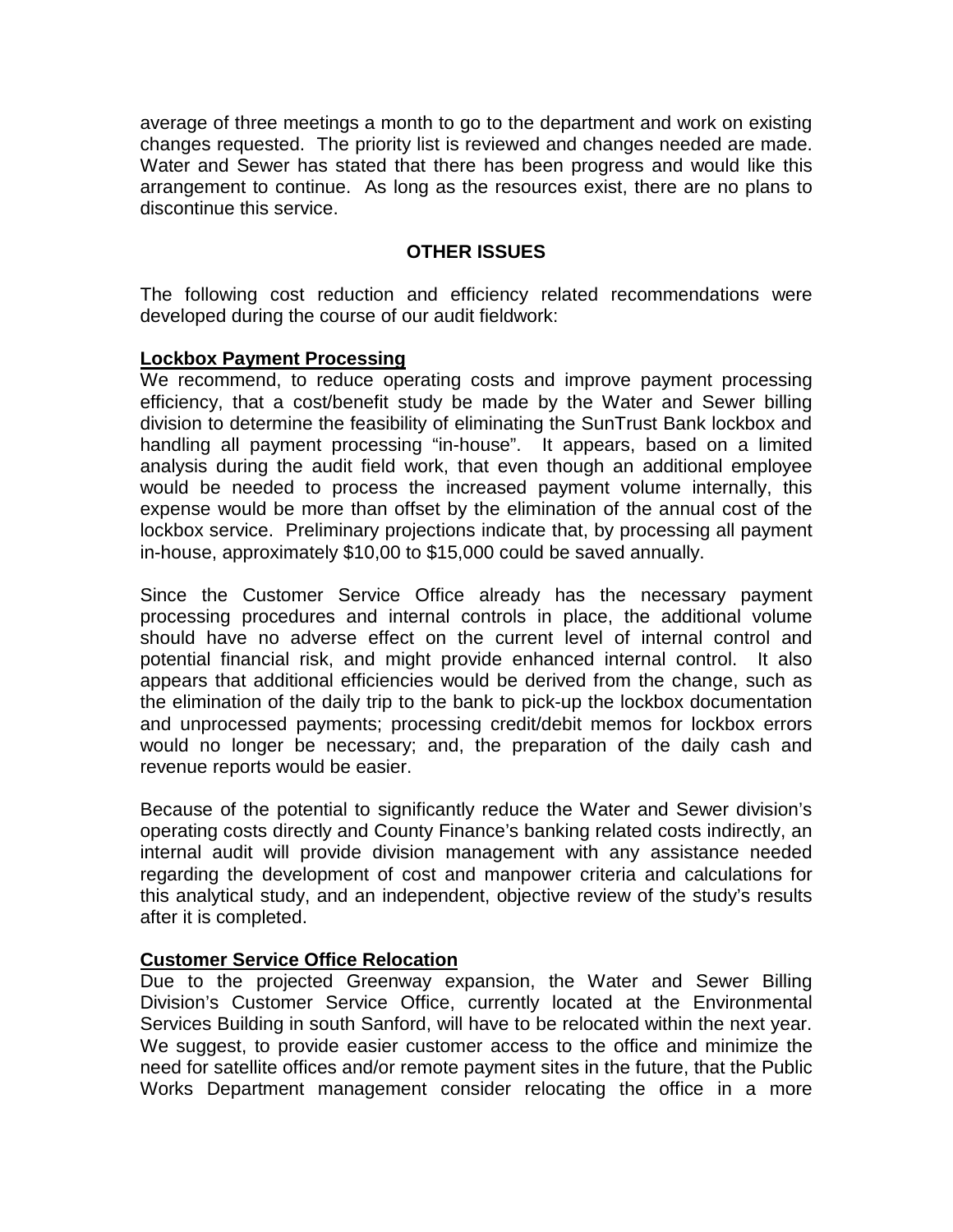centralized location to the major service areas of the County's water and sewer system.

## **Management Response**

- -A "lockbox" analysis is currently being conducted to verify if a more intense study is necessary.
- **The relocation issue has been requested by the customer service** supervisor through the Enterprise fund manager and the deputy director.

T. Paul Wise, Jr., CIA, CISA Maryanne Morse Internal Auditor **Clerk of the Circuit Court** 

County Auditor

 $\overline{a}$ **Dated** 

 $\overline{a}$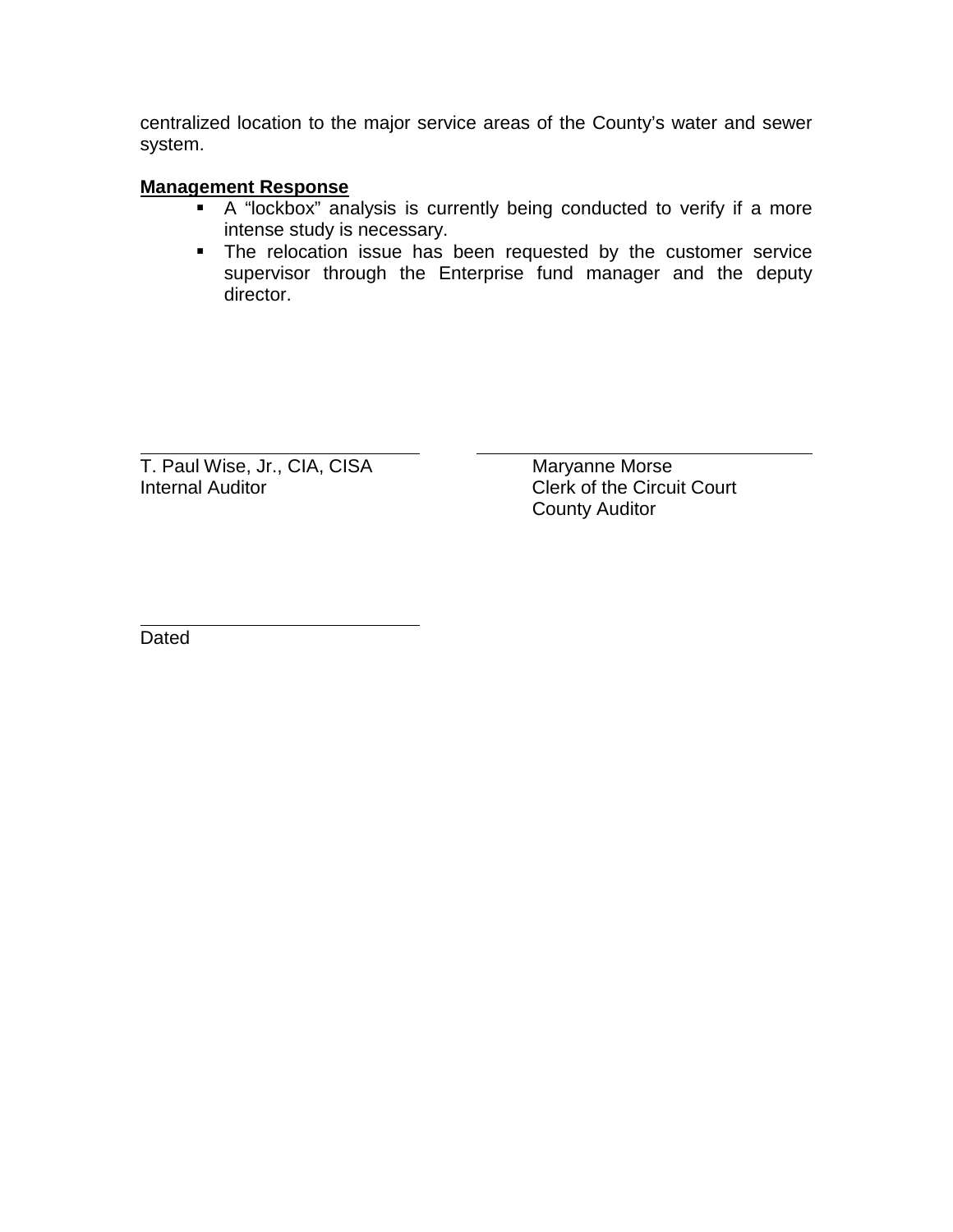#### **MEMORANDUM**

TO: Maryanne Morse, Clerk of the Court

FROM: Paul Wise, Internal Auditor

DATE: May 23, 1996

 $\overline{a}$ 

RE: Status Update – Water & Sewer Revenue Audit

Regarding the status of the Water and Sewer Revenue Audit, I am now performing detailed compliance testing of the billing and collection processes. I have selected a representative sample of fifty customer accounts for examination and verification of the accuracy and reliability of the amount billed to the customer and the subsequent receipt of payment and recording in the County records. New water and sewer rates went into effect April  $1<sup>st</sup>$ , so I will have to do some additional work to ensure that the new rates and fees were input correctly and are calculating customer bills accurately. (I have identified a possible recording discrepancy regarding the Aged Trial Balances. However, I'm going to have to finish my test work and look at the month-end adjustments before I know exactly what is happening and the impact).

No discrepancies were found in my review and testing of the "cut-off" activities (I.e., shut-off of services for non-payment and subsequent reconnections) of the Water & Sewer Department's customer service group. It appears, based on the audit work completed so far, that their cash management procedures and controls are adequate and working as designed. However, I have identified one reportable control weakness relative to "void receipts" (which has already been corrected) and one potential control discrepancy relative to "debit/credit memos" not being properly reviewed and approved.

Also there seems to be some problem regarding the accuracy and timeliness of the flow of information needed to properly set-up a new customer account for new construction to the customer service group. I have not done any work in the area that is responsible for forwarding this information to the customer service group as yet.

I'm making good progress on the audit fieldwork, but there is a lot of ground to cover and some different ways of doing things that I'm not quite familiar with. Maryanne, if you have any questions, please do not hesitate to ask me.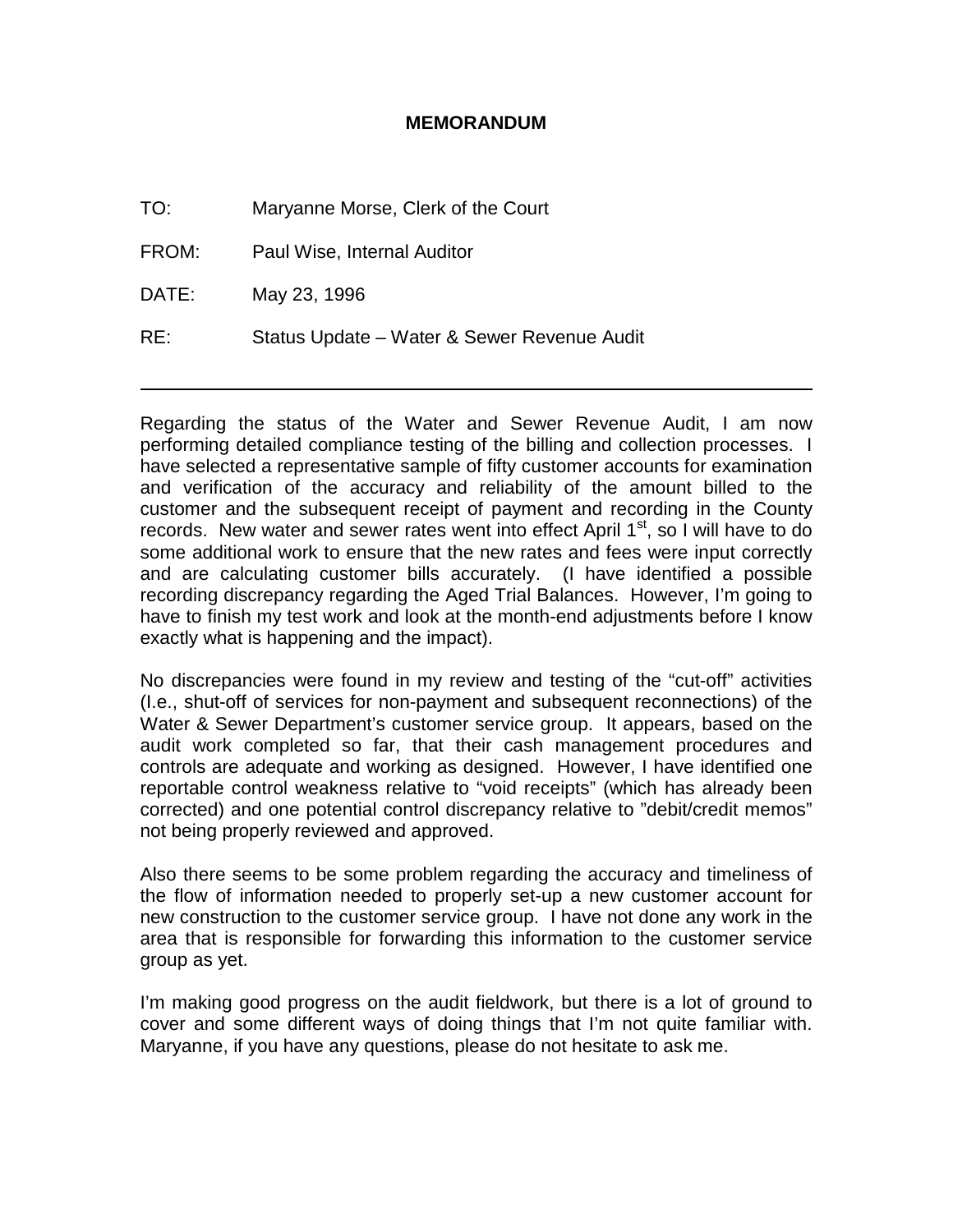#### **Memorandum**

DATE: December 12, 1996 TO: Paul Wise, Internal Auditor FROM: Bob Briggs, Finance Manager RE: Water and Sewer Revenue Audit Response

Our responses to findings of the above referenced are attached. Separate memoranda from the Information Services and Customer Billing divisions address each of the audit's comments. I would like to note what a pleasure it was working with you during the course of the audit. Your professionalism and auditing expertise made the project go smoothly with minimum effect on our workflow.

We look forward to receiving the final version of the audit report with our comments and responses in the near future. If I or any of my staff can be of further assistance, please do not hesitate to contact me.

RKBJr:brb

**Attachments** 

cc: Larry Sellers, Public Works Director

Pam Hastings, Administrative Manager

Greg Howell, Information Services

Dan Cotterman, Customer Service Supervisor

Chris Grasso, Telecommunications Manager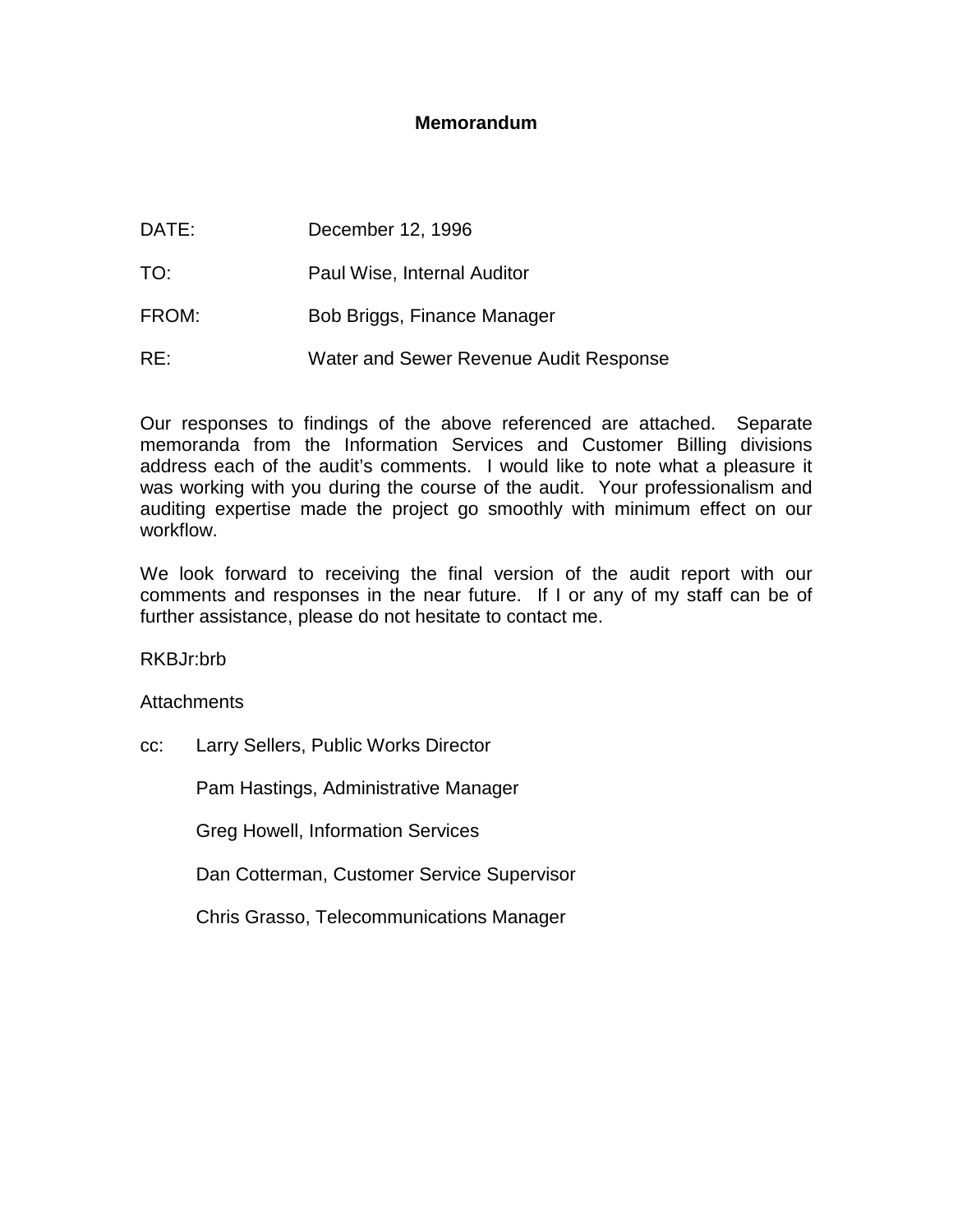#### **MEMORANDUM**

To: Bob Briggs, Enterprise Fund Manager

From: Dan Cotterman, Customer Service Supervisor

Date: November 4, 1996

Subject: Reply to Water and Sewer Revenue Audit

Reply to the findings memo dated October 15, 1996 on the audit of the Water and Sewer Division conducted by Paul Wise, Internal Auditor.

#### Finding No. 1:

 $\overline{a}$ 

 We are in total agreement and this action was put into effect as of July 1, 1996. All Debit and Credit Memos are reviewed by the Customer Service Supervisor prior to that record being established.

#### Finding No. 2:

 All cash register receipts that are voided are now initialed immediately by the Customer Service Supervisor, which is then coordinated with the computer generated report produced at the end of the day. This action was initiated upon the auditor's mention of the potential problem.

Finding No. 3

 The Utility Tax exemptions represent: Wholesale accounts, Schools, BCC, Churches, Vacant Lot "P" code accounts. Unlike the State Sales Tax exemptions, no representative number is assigned by the county. We are currently in the process of identifying these accounts specifically so that we can get a letter of exemption to have on file. This will require a computer programming change, which is nearly ready.

 The "P, F, U" accounts are handled by Ann Anderson and are converted to a tax or tax exempt status when an account moves from the "P" code to either an "F or U" account. It is at this point we need to activate any new tax-exempt letters for those accounts that qualify.

Findings No.'s 4-6:

These will be responded to by Information Services.

Other Issues:

- 1) A lockbox analysis is currently being conducted to verify if a more intense study is necessary.
- 2) Relocation issue has been requested by the Customer Service Supervisor through the Enterprise Fund Manager and the Deputy Director.